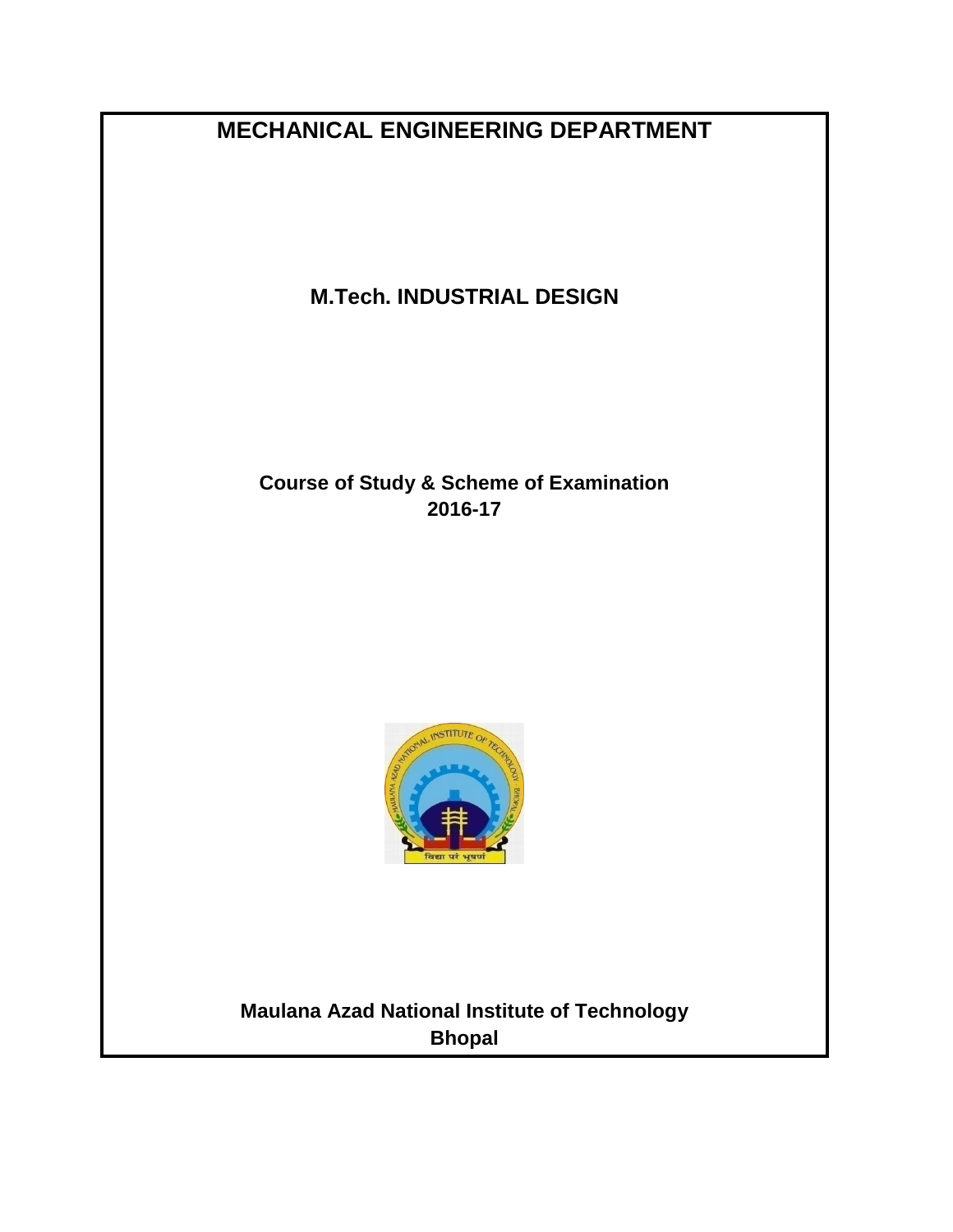| Course          | Subject                        | <b>Scheme of Studies</b> |   |               | Credits        |
|-----------------|--------------------------------|--------------------------|---|---------------|----------------|
| Number          |                                | Periods per week         |   |               |                |
|                 |                                |                          |   | P             |                |
| ID 511          | <b>Computational Methods</b>   | 2                        | 2 |               | 3              |
| ID 512          | Mechanism & Synthesis          | 3                        | ۰ |               | 3              |
| ID 513          | <b>Reliability Engineering</b> | 3                        | ٠ |               | 3              |
|                 | Elective - 1                   | 3                        |   |               | 3              |
|                 | Elective - 2                   | 3                        |   |               | 3              |
|                 | Open elective-1                | 3                        |   |               | 3              |
| ID 514          | Dynamics of Machines Lab.      | -                        |   | $\mathcal{P}$ | $\overline{2}$ |
| <b>ID 515</b>   | Seminar 1 and mini project     | $\overline{\phantom{a}}$ | 2 |               | $\mathcal{P}$  |
| Total credit 22 |                                |                          |   |               |                |

# **M.TECH. IN INDUSTRIAL DESIGN**

#### *First Semester*

# *Second Semester*

| Course          | Subject                                 | <b>Scheme of Studies</b> |   |   | Total   |
|-----------------|-----------------------------------------|--------------------------|---|---|---------|
| <b>Number</b>   |                                         | Periods per week         |   |   | Credits |
|                 |                                         |                          |   | P |         |
| ID 521          | <b>Advanced Computer Aided Graphics</b> | 3                        |   |   | 3       |
| <b>ID 522</b>   | <b>Stress &amp; Vibration Analysis</b>  | 3                        |   |   | 3       |
| ID 523          | <b>Advanced Product Design</b>          | 3                        |   |   | 3       |
|                 | Elective - 3                            | 3                        |   |   | 3       |
|                 | Elective - 4                            | 3                        |   |   | 3       |
|                 | Open elective-2                         | 3                        |   |   | 3       |
| ID 524          | CAD Lab.                                |                          |   | 2 | 2       |
| ID 525          | Seminar 2 and mini project              |                          | 2 |   | 2       |
| Total credit 22 |                                         |                          |   |   |         |

## **List of department electives**

- ID531 Bearing Design & Selection
- ID532 Design and Development of Prototype Product.

ID533 Computer Aided Facility & Process Planning

ID 535 Accelerated Product Design & Development

ID536 Electronics Packaging Design

ID537 Complex Mechanism & Graph Theory

ID538 Nature of Materials and Processes

ID539 Detailed Design of Rotating Machines

ID541 Advanced Machine Dynamics

## **List of Open electives**

ID 551 Applied Ergonomics.

ID 552 Concurrent Engineering

#### **Department of Mechanical Engineering** 2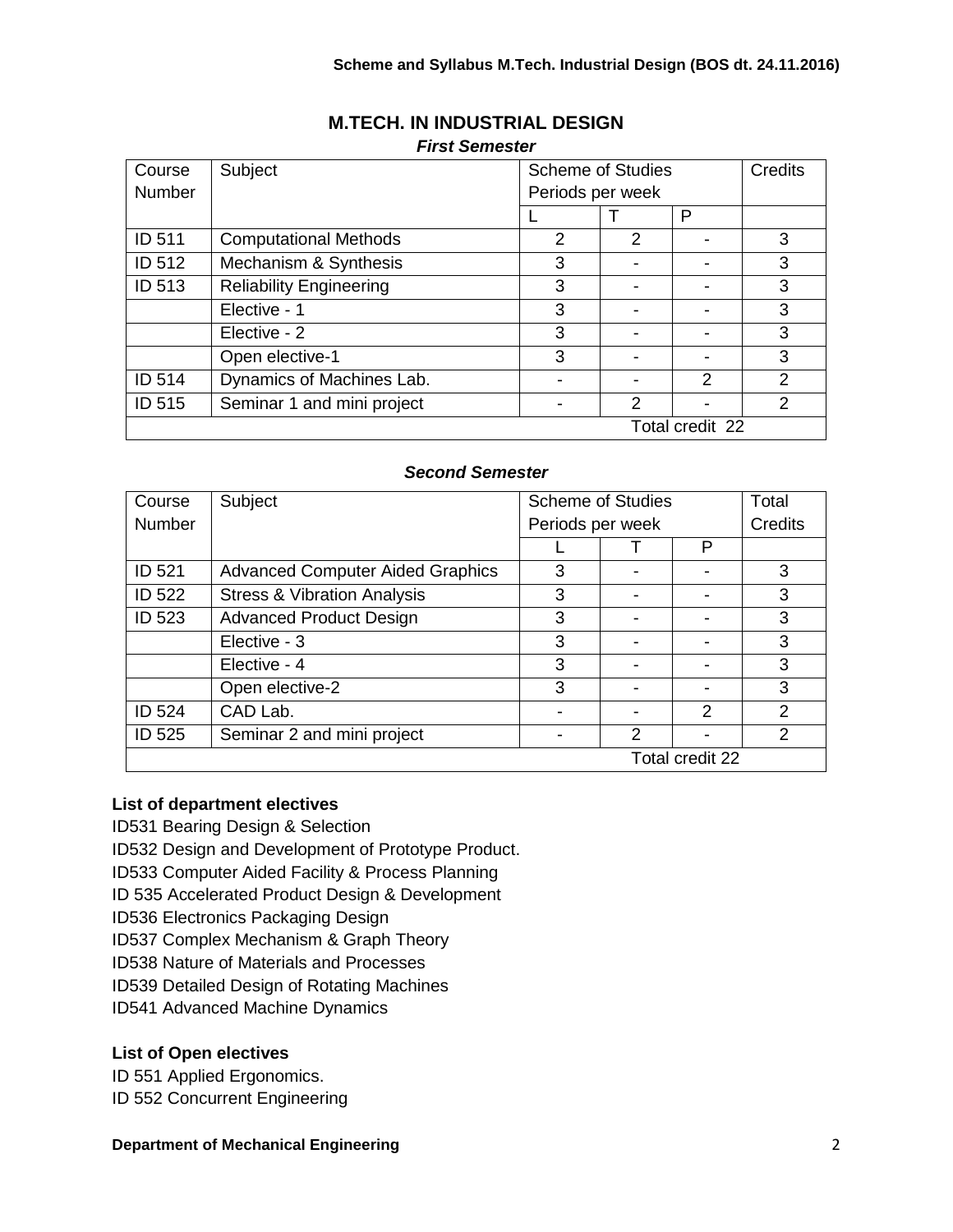ID553 Design of Computer Aided Engineering System ID 554 Product Design for Market ID 555 Supply Chain Management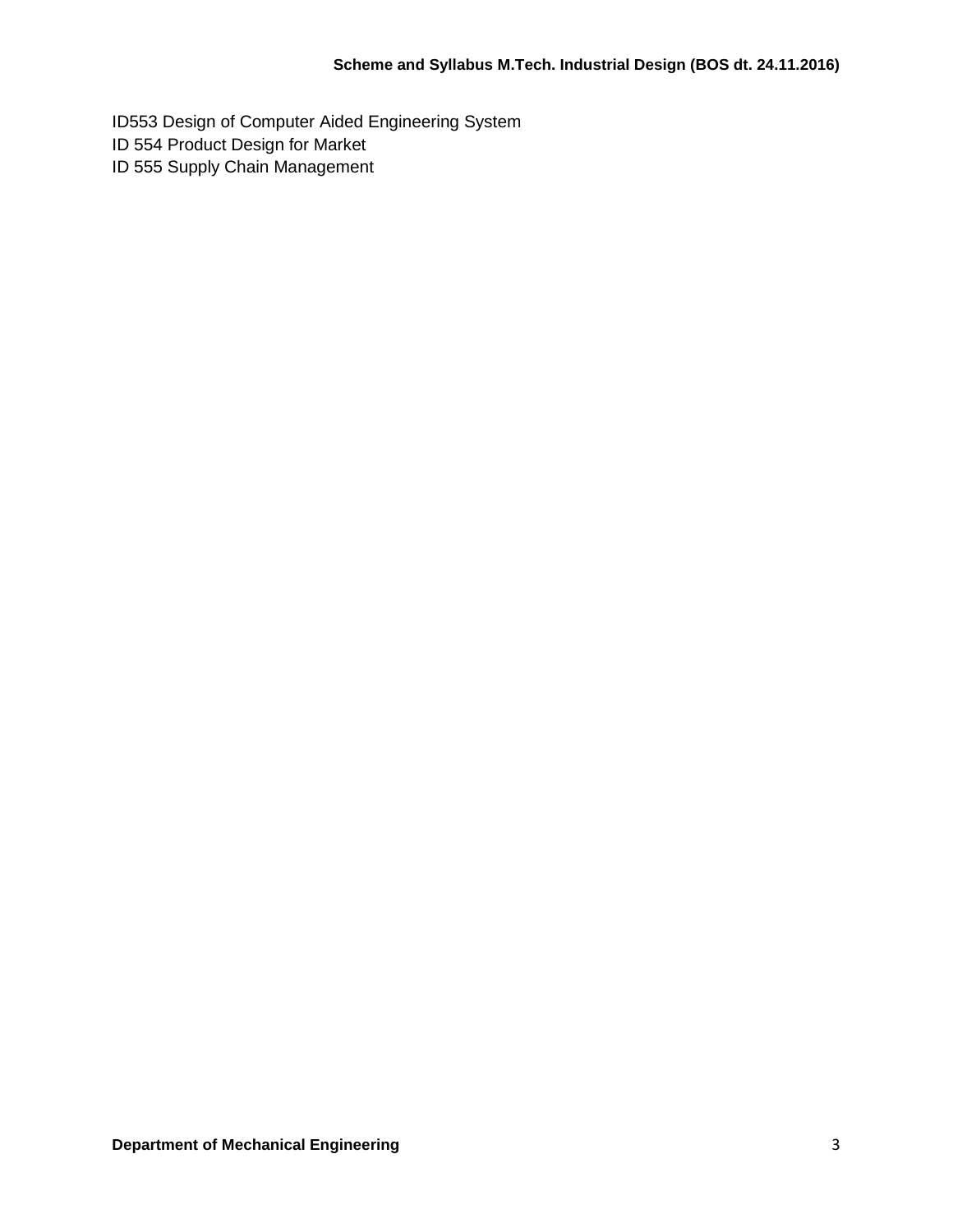# **SYLLABUS**

# **INDUSTRIAL DESIGN (M.Tech) ID 511 COMPUTATIONAL METHODS**

Various approaches in FEM, direct stiffness method, energy approach and Galerkin's approach, detailed method for structural analysis problems, various elements, development of element stiffness matrices. Applications to bar, beam, truss, spring, shaft problems. Two dimensional elements. Plane stress and plane strain problems. Three dimensional elements and their applications. Iso-parametric elements, plate bending and shell elements, Axi-symmetric problem, vibration problem,

Applications to fluid flow and heat transfer problems. Softwares such as IDEAS, ANSYS, Nastran used in FEM. Nonlinear FEA

## **References**

- 1. Finite element method O.C. Zienciwicz.
- 2. Finite element method C.S. Krishnamurthy
- 3. Finite element method Logon
- 4. Finite element method **Heubner**
-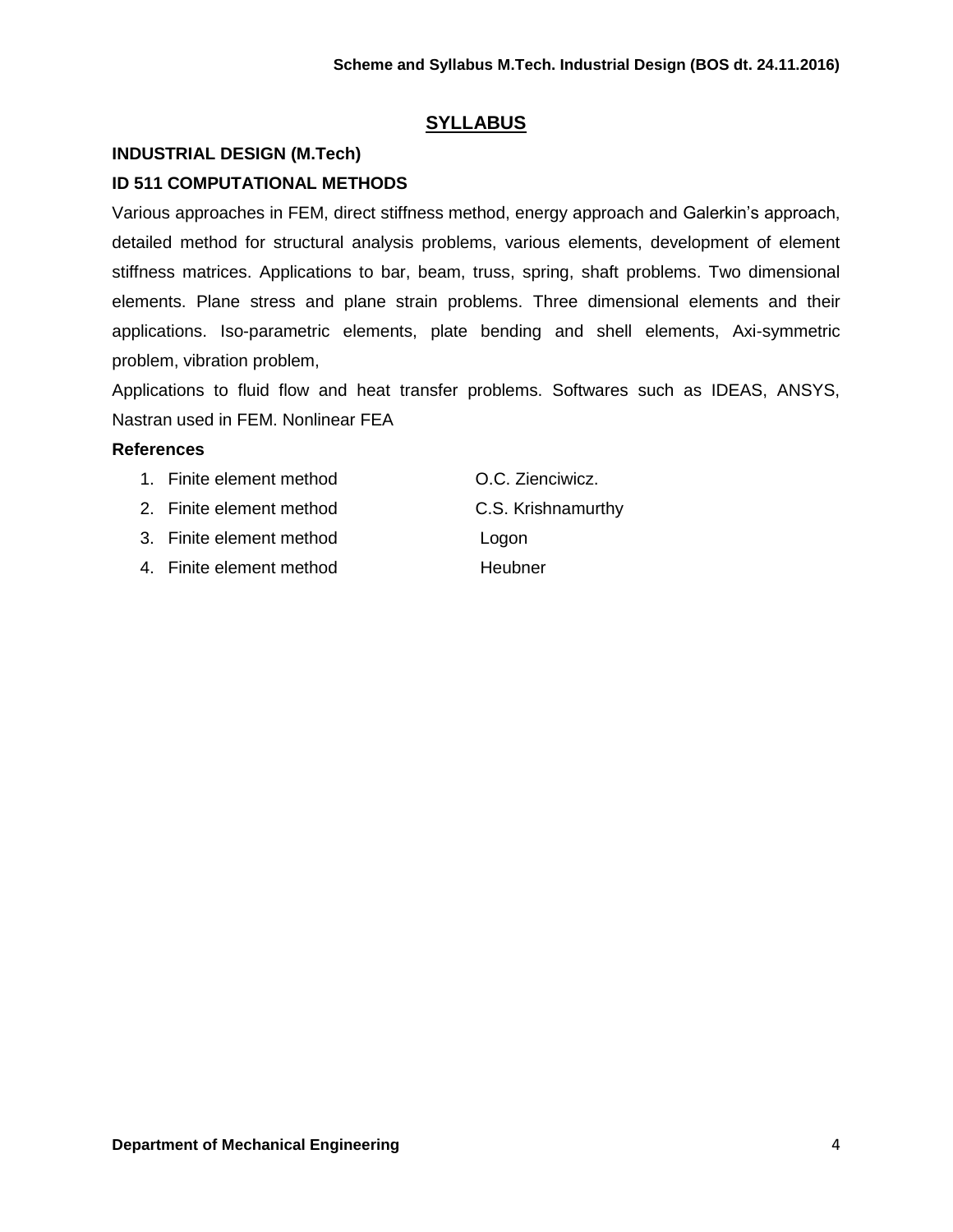### **ID 512 MECHANISM & SYNTHESIS**

Mechanism, link, linkage and mechanism planar and spatial mechanisms, grubler's criteria for degree of freedom, equivalent mechanisms, inversions of four link chain, slider crank chain and double slider crank chain. Mechanism analysis: Relative velocity method, instantaneous' center methods of velocity, acceleration analysis including coriolis component of acceleration. Application to slider crank chain four bar chain, stone crusher mechanism sewing machine mechanism, quick return mechanisms wrapping m/c mechanism etc klein's construction, computer aided analysis of synthesis of mechanisms. Pole, relative pole, inversion overlay freudenstein and block methods least squire technique. Application to four link mechanism and slider crank mechanism function generation, modification of timing of cam mechanism. Limit & dead center positions transmission angle, cognate linkages, coupler curves, euler savory equation.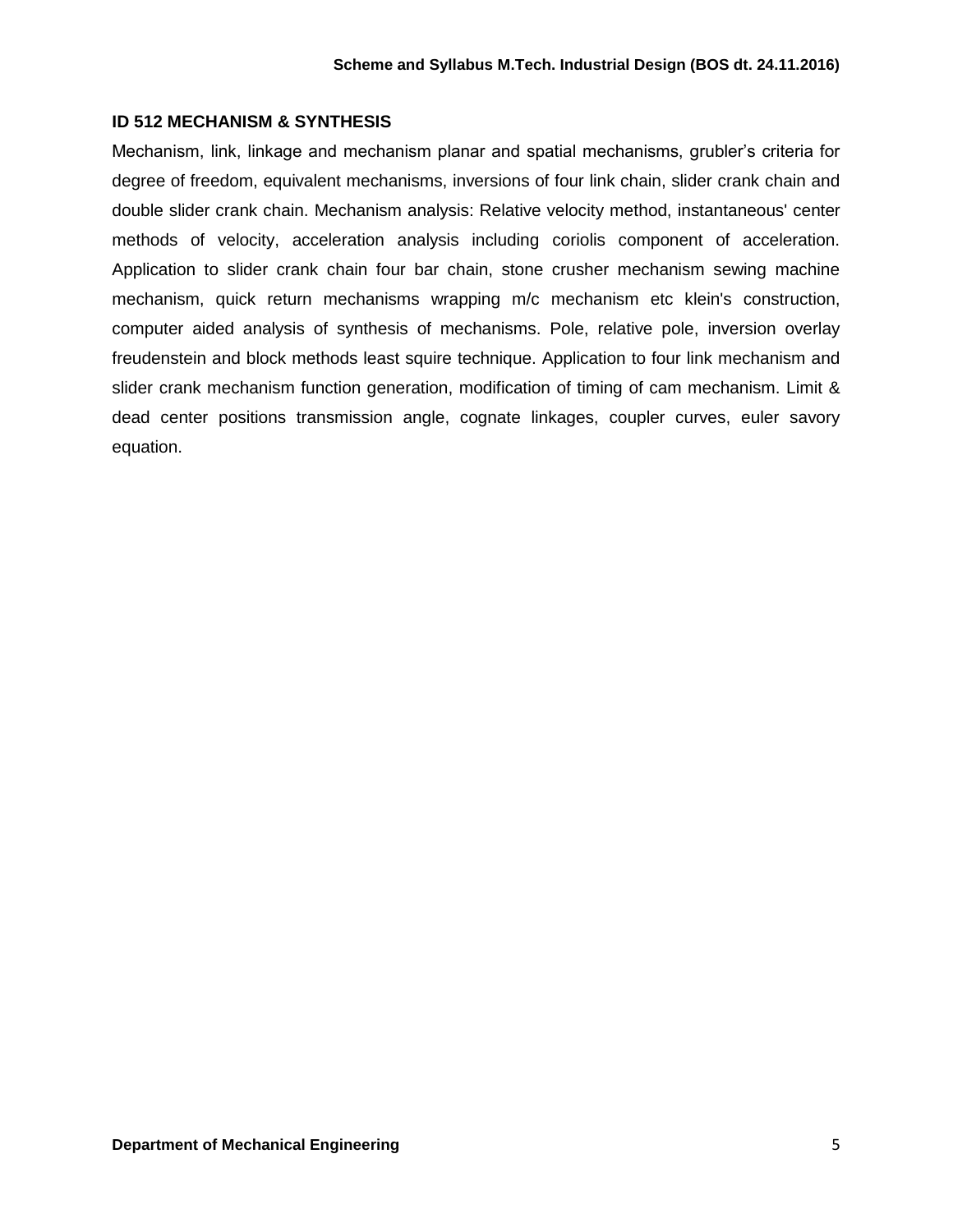## **ID 513 RELIABILITY ENGINEERING**

Basic Concepts of Reliability, Design for reliability, Component Reliability & Hazard Models, System Reliability Models, Redundancy technique, System Design, Maintainability and Availability Concepts. Reliability problems & measures of reliability. Reliability of non-maintained & maintained systems with & without redundancy allocation of failure & repair rates. Maintenance policies.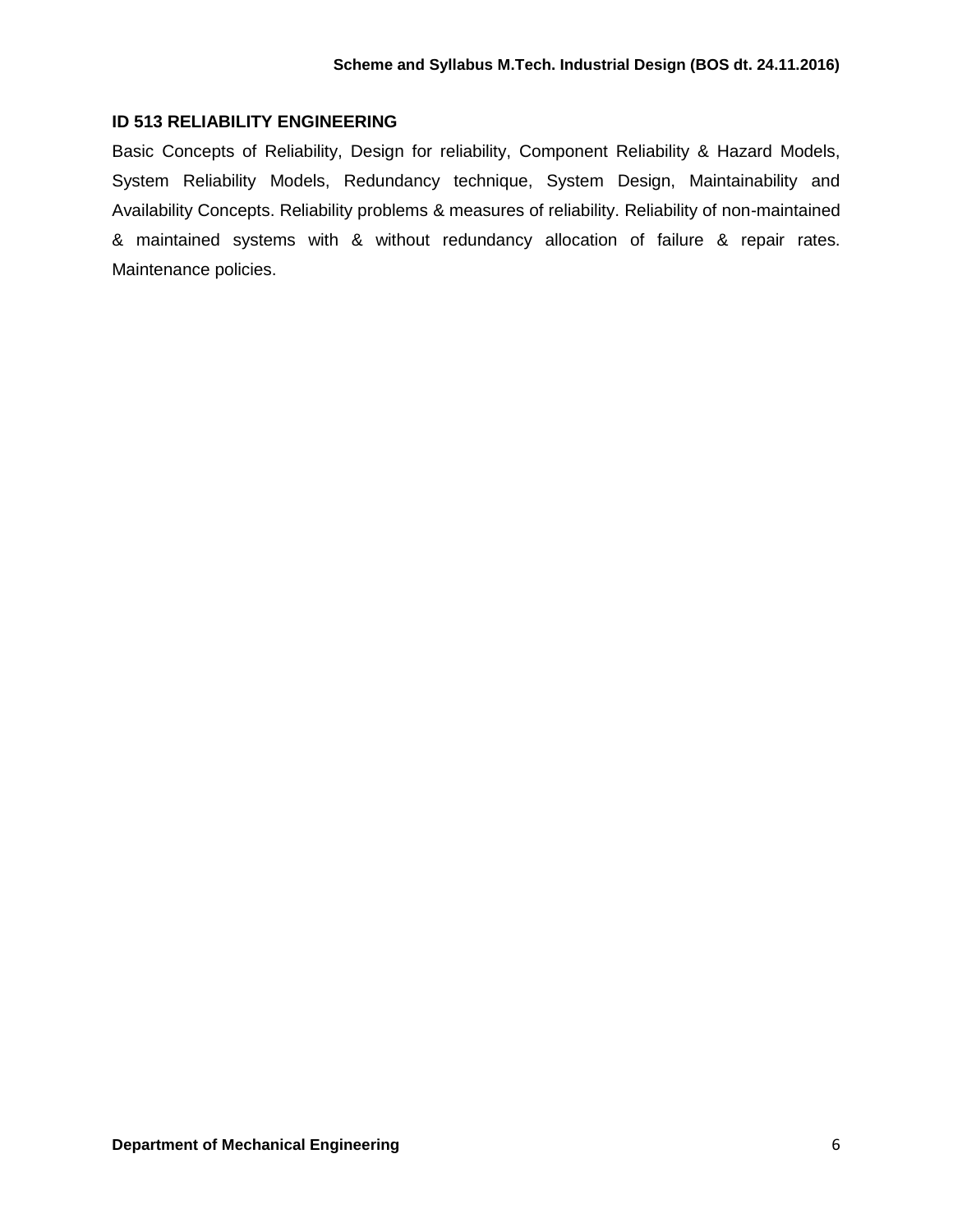# **ID 514 DYNAMIC OF MACHINES LABORATORY**

- 1. Rotor Balancing On Dynamic Balancing W/C
- 2. Hydrodynamic Journal Bearing Pressure Distribution.
- 3. Natural Frequency of Simple, Compound & Torsional Pendulums

## **ID515 SEMINAR 1 & MINI PROJECT**

Students have to collect a International Journal paper on the topics of their interest, prepare a write up and present with suitable demonstration by software or experimental work. Evaluation will be based on relevant topic student has studied, communication skill and reporting/documenting procedure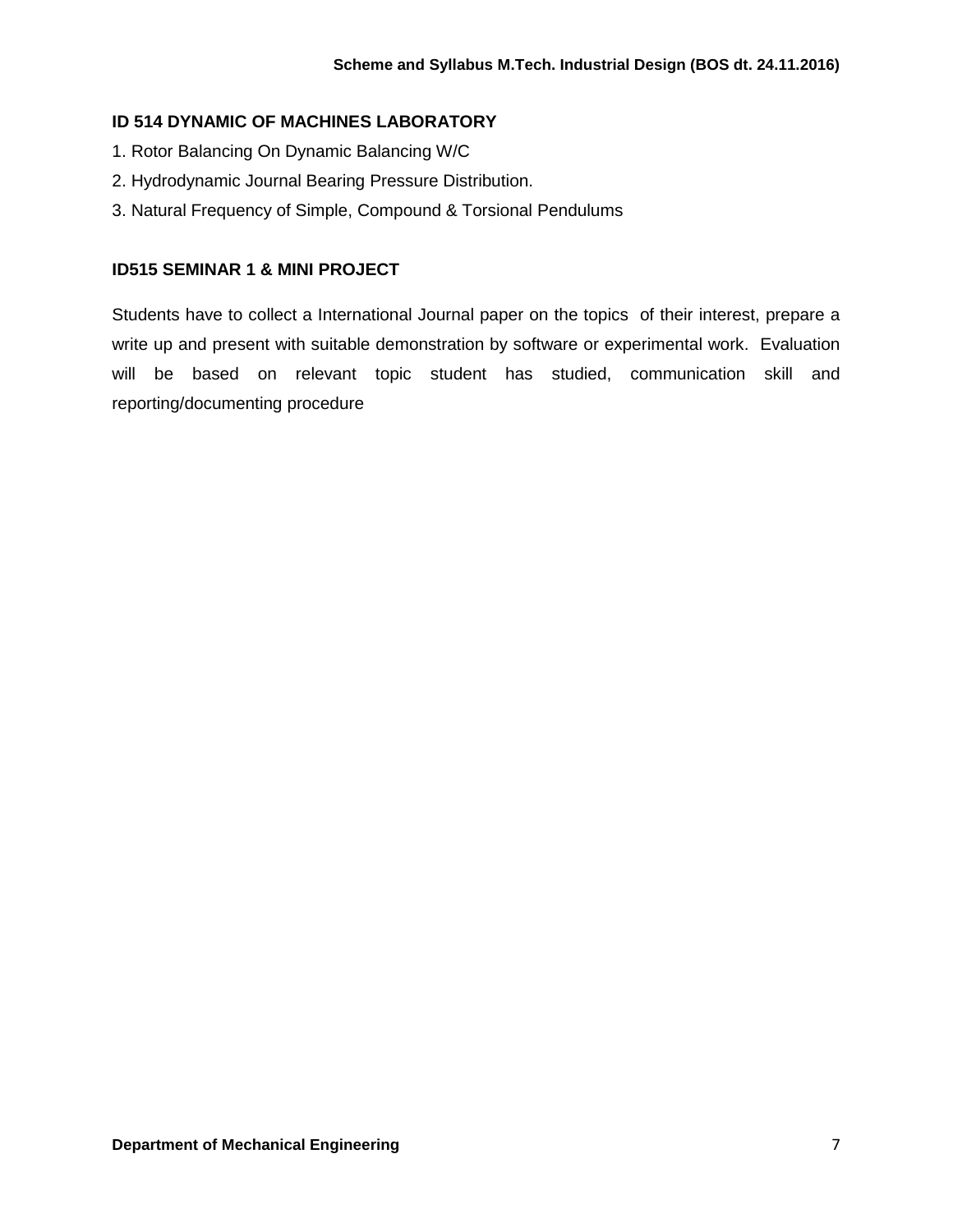# **SECOND SEMESTER**

# **ID 521 ADVANCED COMPUTER AIDED GRAPHICS**

Introduction to application of computer graphics for visualizing concepts, introduction of hardware including operating systems, file management and hardware limitations introduction to the concepts of programming through by per media. Exploration of various packages for illustration, drawing, desk top publishing page composition and animation.

## **References**

- 1. Mars Bell G.R. Computer Graphics In Application Prentice Hall
- 2. Kerlow L.V. And Rosebush J. Computer Graphics For Designers And Artists.
- 3. Grieman A. The Fusion of Technology And Computer Graphic Design Hybrid Imagery Architecture, Design And Technology Press.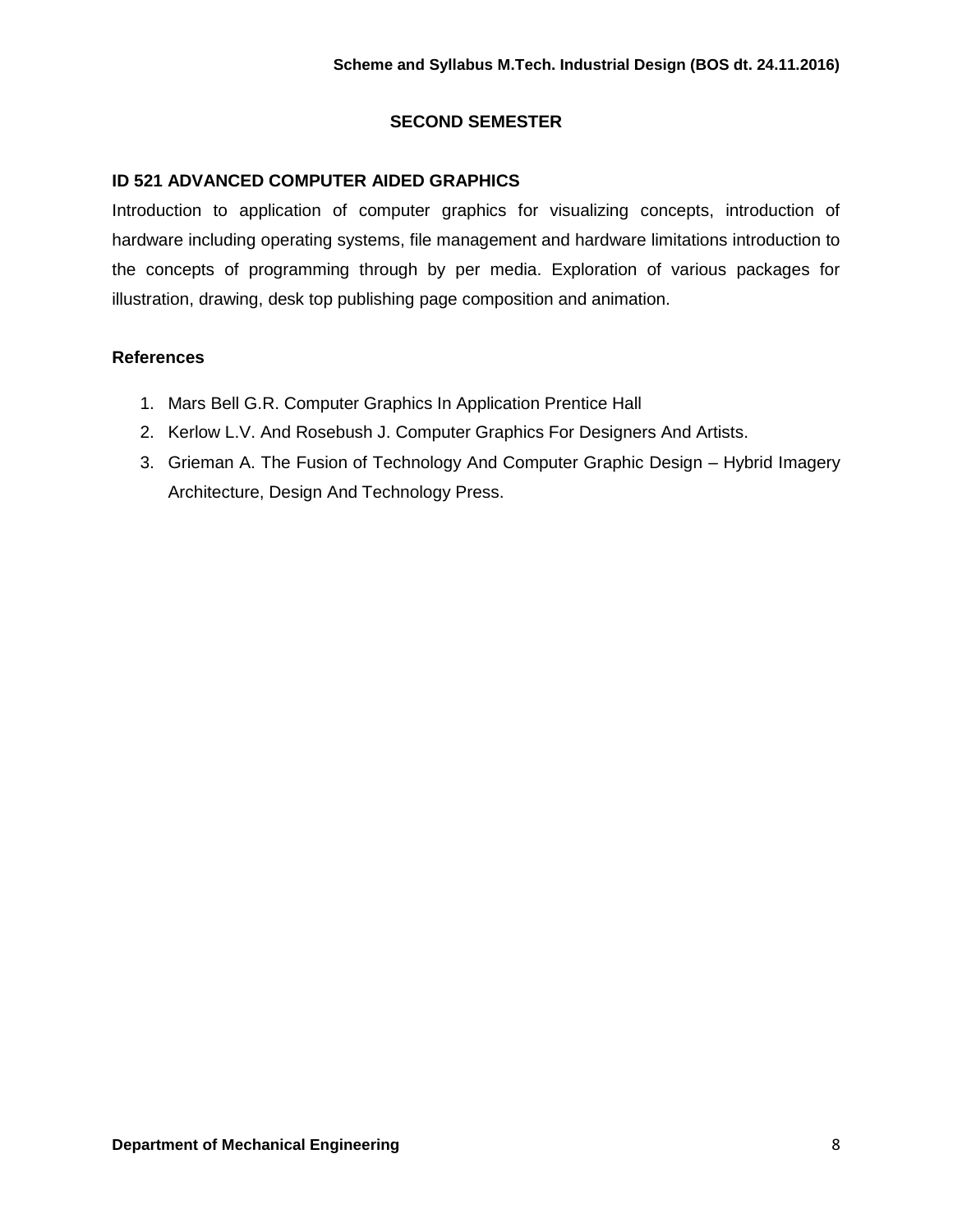# **ID 522 STRESS & VIBRATION ANALYSIS**

Introduction, Types of Strain Gauges, Selection of Various Compensations, Installation, D.C & A.C. Systems. Steady & Transient Vibration of Single & Multi – Degree Freedom Systems. Systems with Distributed Mass & Elasticity Structural Damping. Dynamics of Rotating & Reciprocating Machinery. Response of Systems to Random Vibrations. Vibration of Multi Rotor System Holzer's Method, Self Excited Vibration, Criteria Of Stability.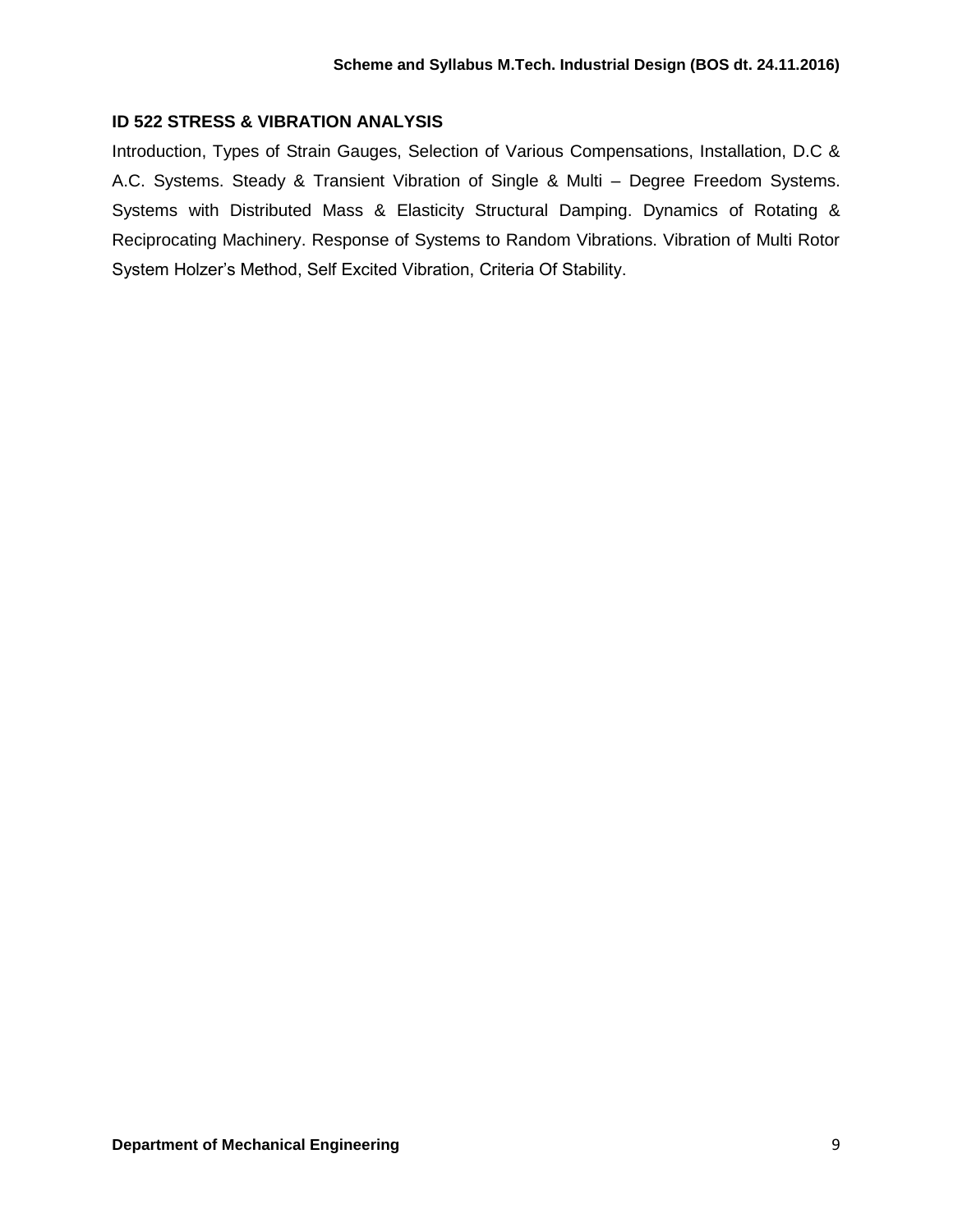# **ID 523 ADVANCED PRODUCT DESIGN**

The emphasis of the course is on individually planned design projects in different product areas. Selection of these projects is based on consideration like close human interaction with product, wide range or requirements of different users and possibilities of formal and structural innovations. Projects and with a comprehensive presentation through working mock up models design drawing and a report. This project work is supported by theoretical information and short supporting assignment in following topics: Role of creativity in problem solving, study of inhibitions, conformity and vertical thinking: assignments on using techniques like brain storming. Synectics to develop creative attitude and open mind. The development of modem design methods from craft evolution. Detailed discussion on stages in design process. Complimentary nature of systematic and creative thinking in various stages of design processes. Discussion on nature of synthesis. Methodology for visual analysis of products. Principles of value analysis, use esteem, time and exchange values and definition of function.

## **References**

1. Jones J.C: Design Methods, Interscience

2. Buhl H.R. Creative Engineering Design Lowa State Univ. Pres.

3. Hill Percy H: The Science Of Engineering Design, Holt, Rinehart And Winston Inc,

4. De Bono Edward: Lateral Thinking Penguin 1972 William J.J. Gordon: Sysnectics, Collie Books 1968.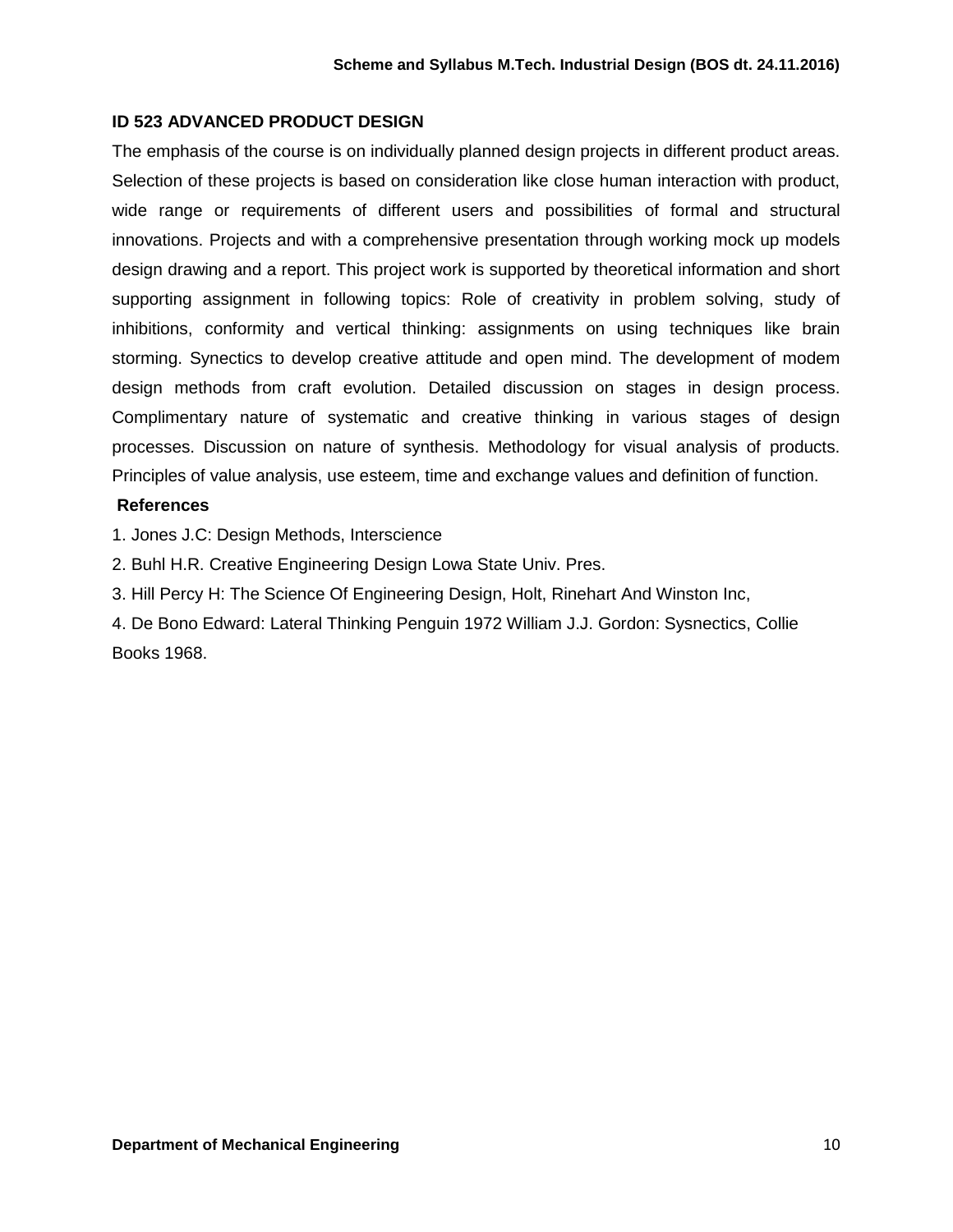# **ID 524 CAD LABORATORY.**

- 1. Two Dimensional Drawings.
- 2. Three Dimensional Model of Product.
- 3. Working Drawings of Components and Assembly.
- 4. Mechanical and Aesthetic Design of Products.
- 5. Trying Various Aesthetic Shapes, Shapes, Colours Etc. of the Product by CAD.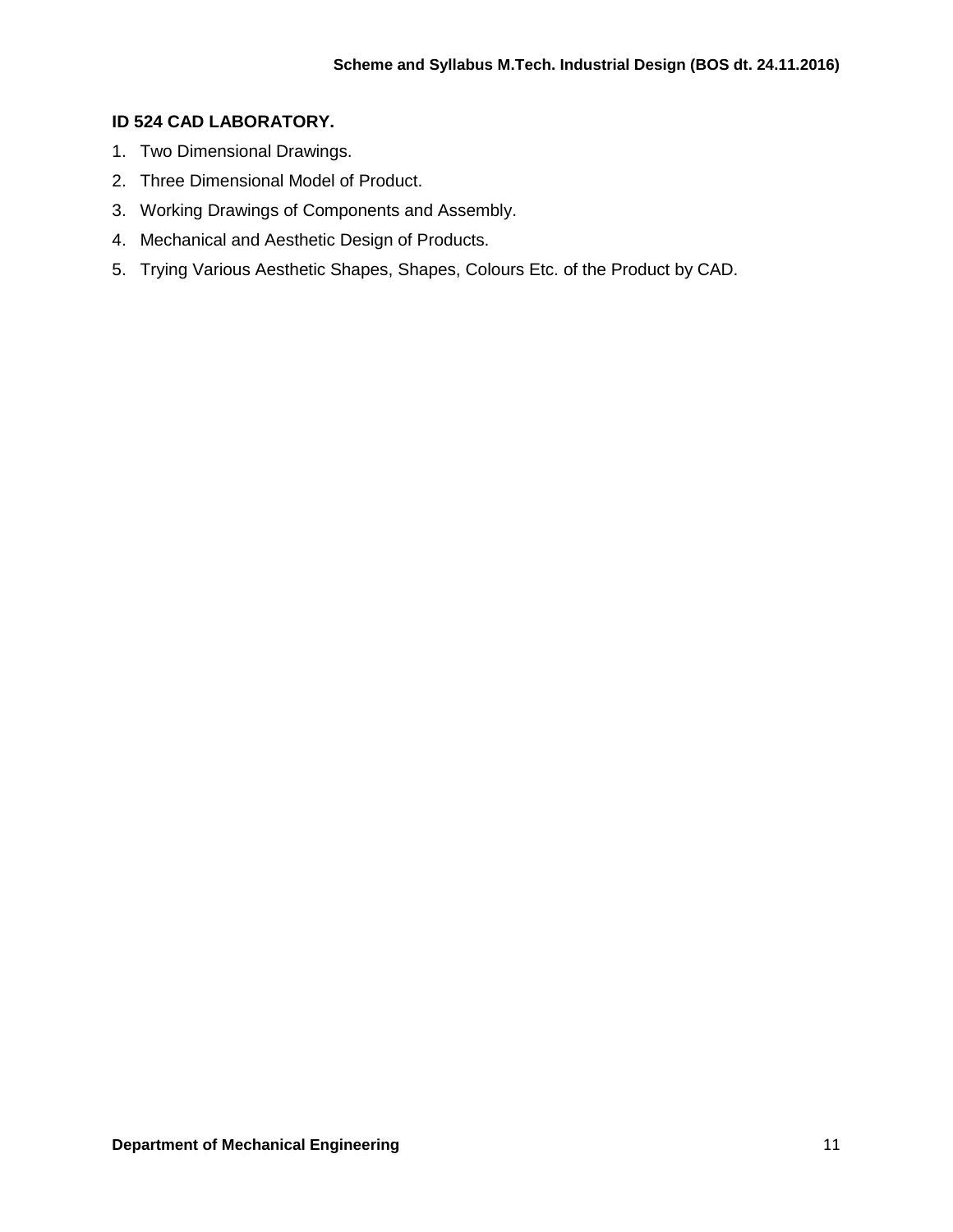# **ID525 SEMINAR 2 & MINI PROJECT**

Students have to collect a International Journal paper on the topics of their interest, prepare a write up and present with suitable demonstration by software or experimental work. Evaluation will be based on relevant topic student has studied, communication skill and reporting/documenting procedure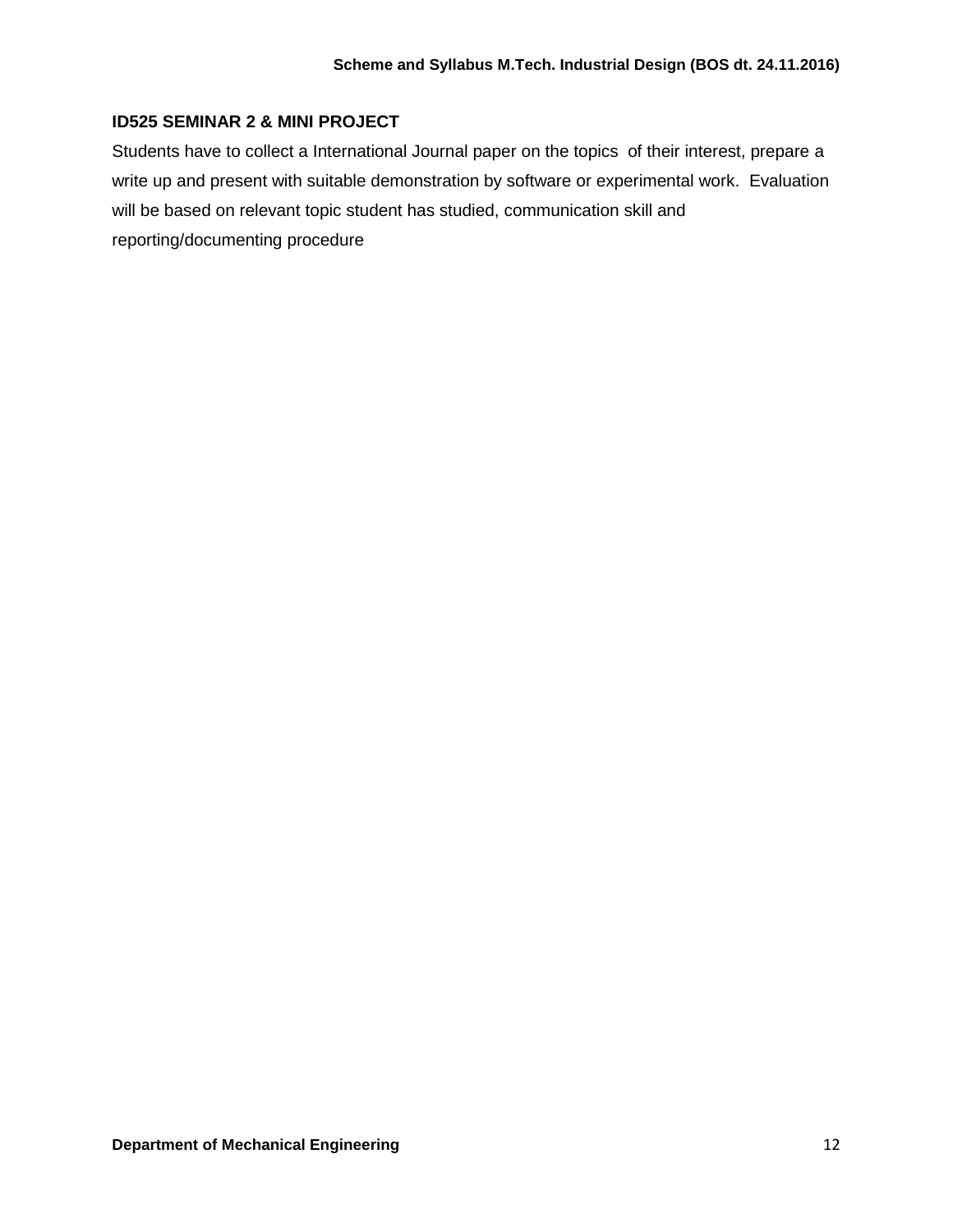## **DEPARTMENT ELECTIVES**

# **ID 531 BEARING DESIGN & SELECTION**

Lubrication, hydrostatic bearings, hydrodynamics lubrication full journal bearing, friction, pressure distribution, load carrying capacity thermal equilibrium, partial journal bearings influence of end leakage on behaviour of bearings, maximum oil pressure with end leakage, practical considerations in bearing design. Bearing – design, selection of ball & roller bearings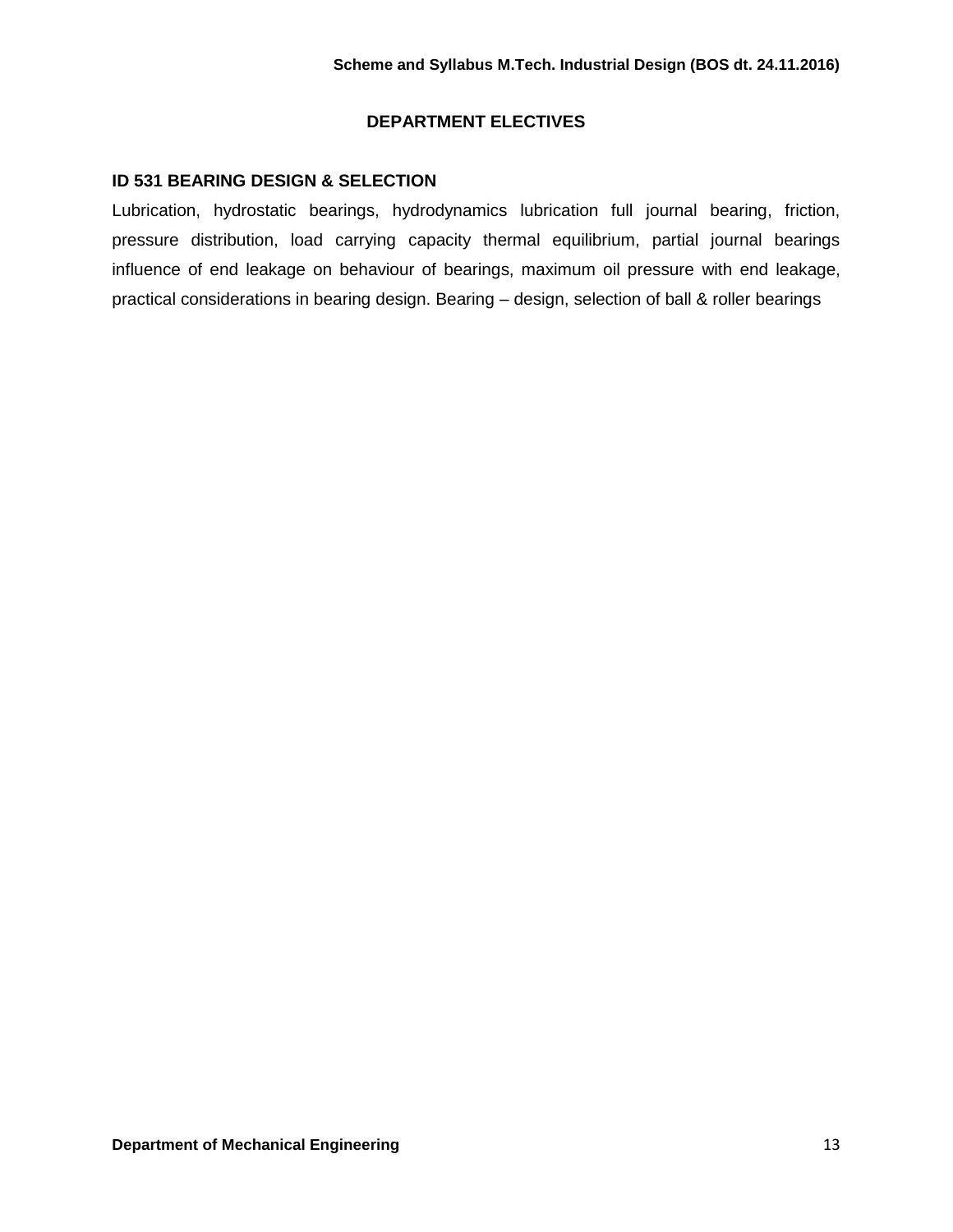# **ID 532 DESIGN & DEVELOPMENT OF PROTOTYPE PRODUCT**

Marketing: forecasting & market research for a new product. Purchasing and sales procedure. Demand analysis for new product. Intellectual property right :introduction to ipr laws, nature, types of property intellectual property, ip as an economic entity, development of ipr copyright, patents, design, trademarks, forms, global ip structure and iprs in india, infringement and remedies available, patent search, contractual agreements involving patents, case studies.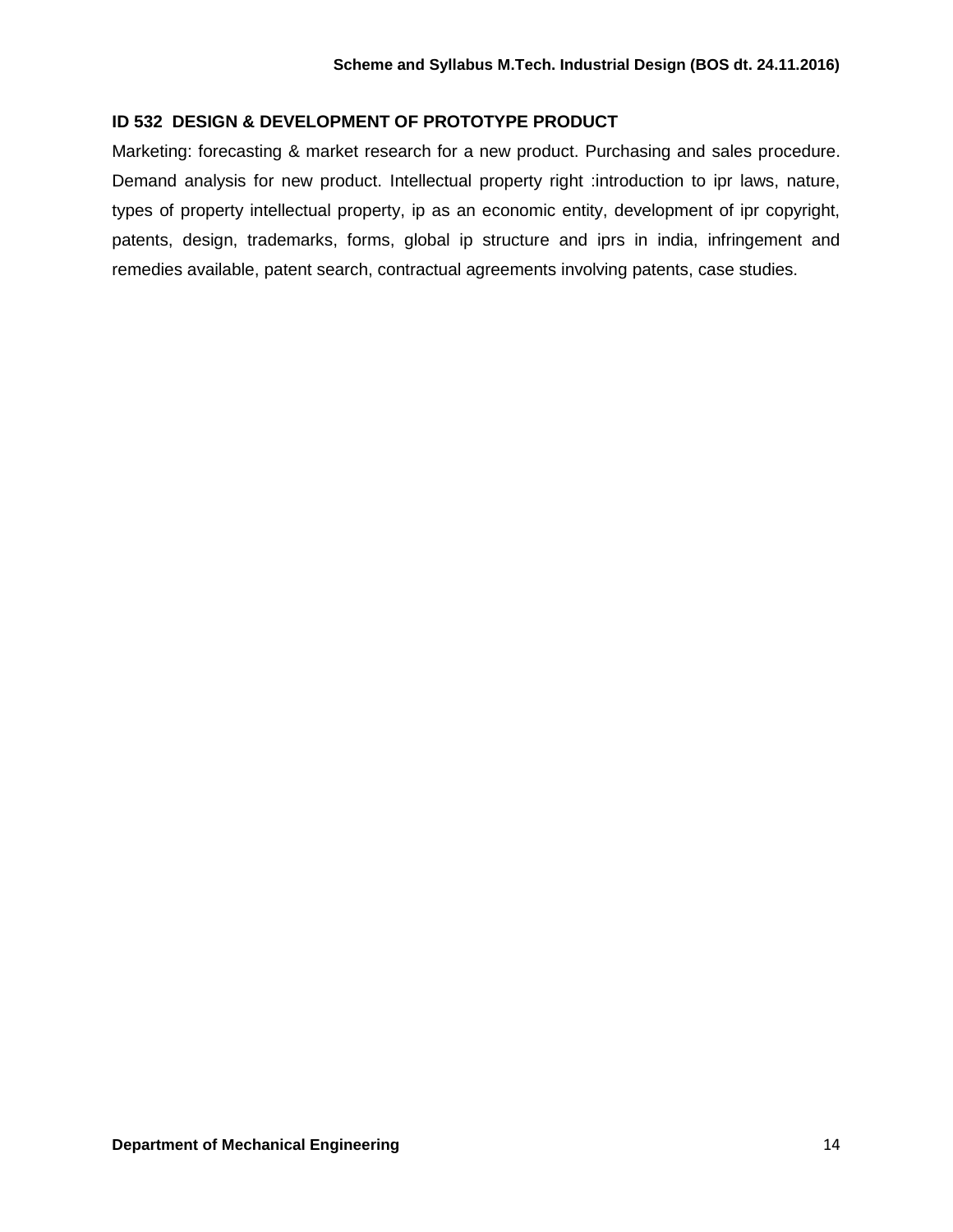## **ID 533 COMPUTER AIDED FACILITY & PROCESS PLANNING**

Element of plan design systematic layout planning, industrial component and its consideration. Objectives types, goal, design process and techniques of facility planning. Schematic technique, travel charting, sequence analysis systematic layout – planning mathematical models, optimizing heuristics algorithm, branch and board technique, quadramatic assignment techniques, traveling salesman problem, single goal improvement type models, single goal construction type models. Multiple facility design problem and construction type existing improvement type, multiple goal models and modifications, design problem solving technique. Estimation of distribution parameters. Empirical models, computer aided models. Estimation of distribution parameters in multi goal facilities design problem, computer aided techniques for finding optimum and sub optimum and sub optimum facilities design problem solution.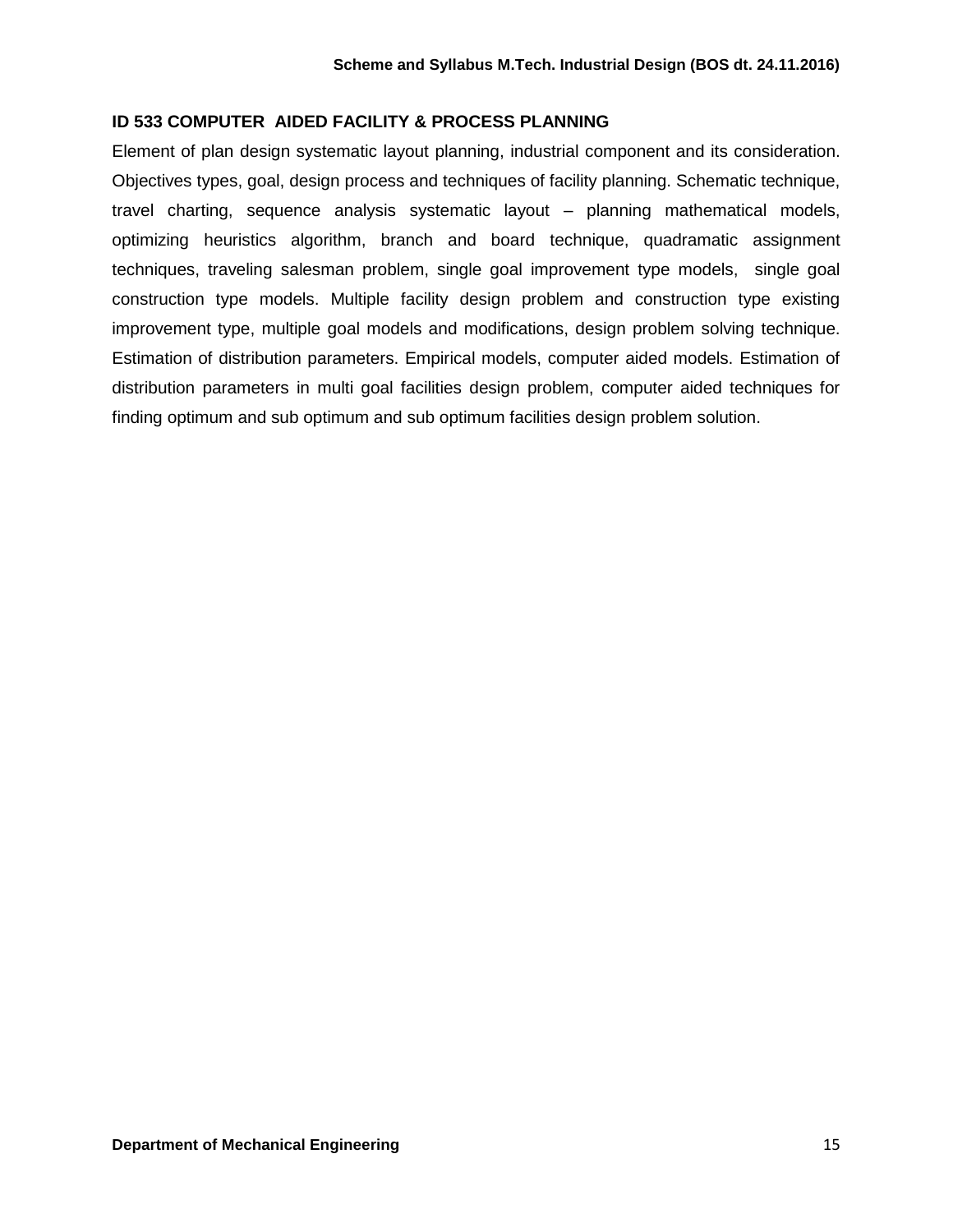## **ID 535 ACCELERATED PRODUCT DESIGN & DEVELOPMENT**

Introduction to rapid prototyping and manufacturing, photo polymerization, cationic photo polymerization, stereo lithography, lasers for rapid prototyping and manufacturing, solid modeling, slice process post processing – part removal, part cleaning, post curing and part finishing, case studies. Concurrent engineering: product design and product manufacturing merger is an intimate way to response competitiveness in design and manufacturing. Model of concurrent engineering correlating manufacturing, sales and distribution, market analysis, product design and production system design. Designing for lifetime use (life cycle engineering). Manufacturing decision and life cycle cost. Careful design decision in the area like material selection, selection of features, ease of assembly, product. Concurrent engineering beyond reducing manufacturing cost. More engineering effort. Rapid product development through concurrent engineering. Venders of suppliers a part of design team, Communication skill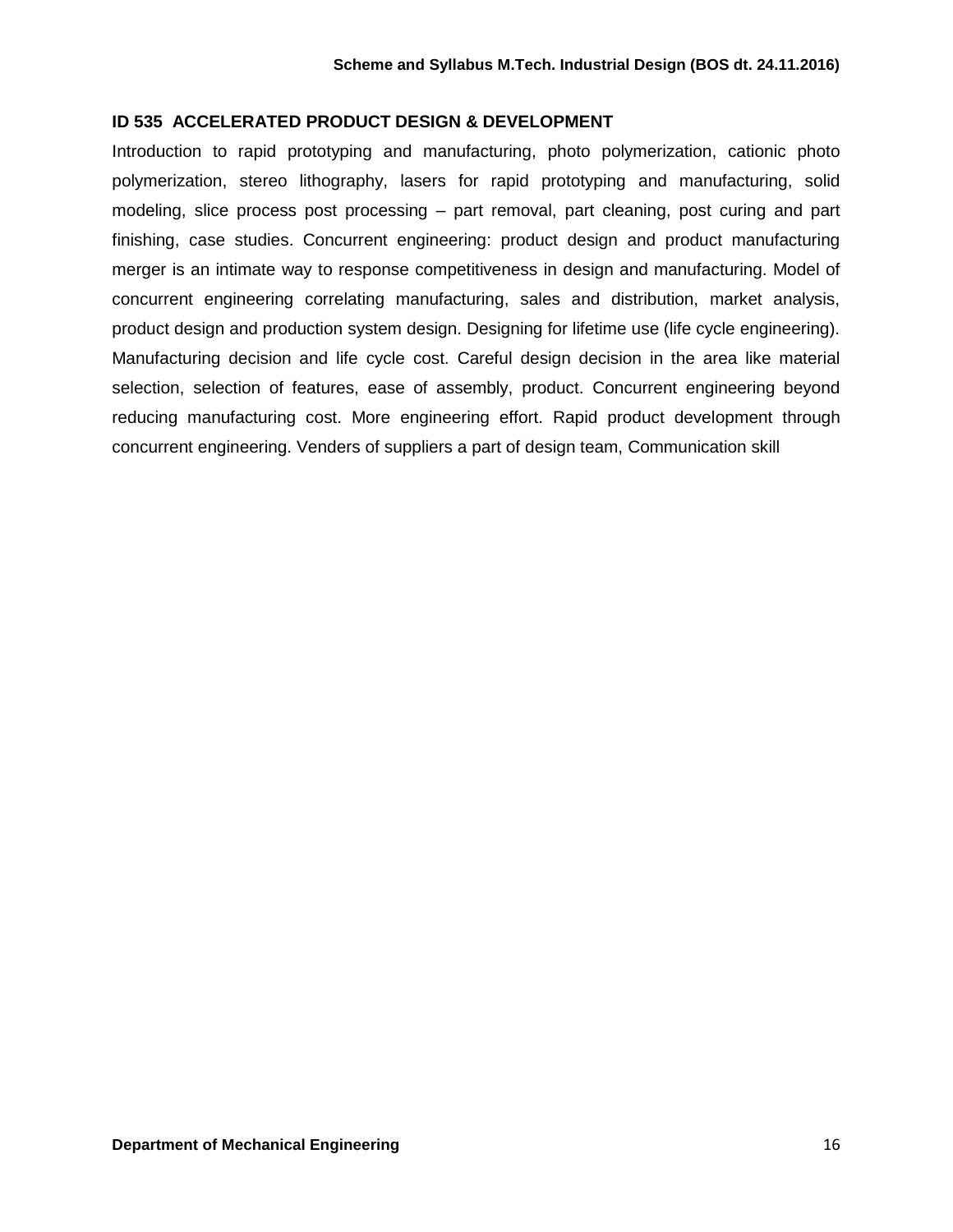## **ID 536 ELECTRONICS PACKAGING DESIGN**

Electronics packaging introduction -packaging levels, mechanical packaging aspects of electronics packaging connectors, materials for electronics packaging, substrates sealing materials, packaging electronics, pcs, back panel, wire wrap bands cable connectors, wire insulation, electronic enclosures. Thermal management, vibration and shock analysis, noise and control, emi/rfi/esd shielding, reliability & testing, packaging case studies.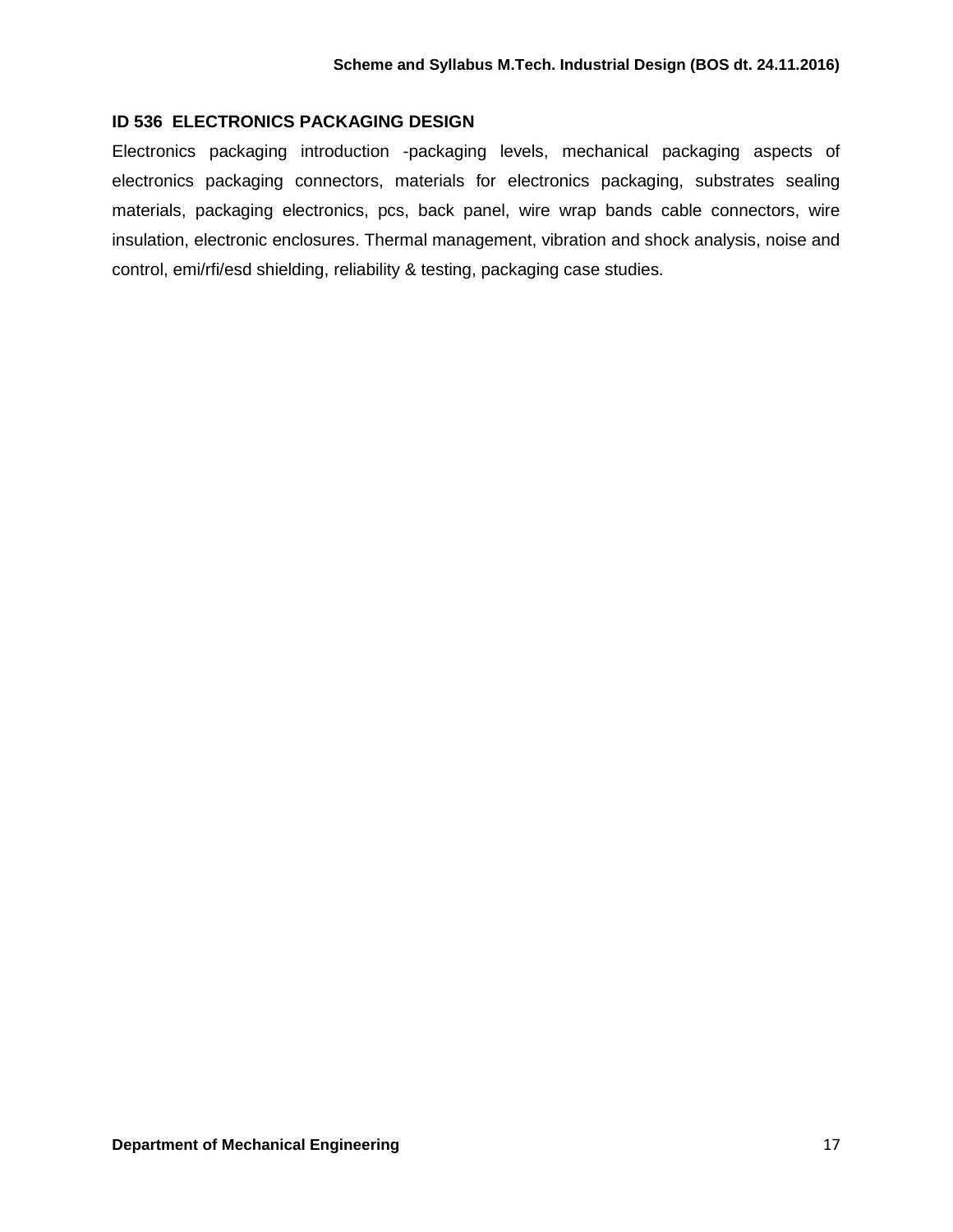## **ID 537 COMPLEX MECHANISM & GRAPH THEORY**

Equivalent planar mechanisms, complex mechanisms of lower and higher degree of complexity and their analysis, basic concepts in graphs. Graph theory Application to detect isomorphic kinematic chains, graph representation of kinematic chain, adjacency, degree and distance matrices, string method, characteristics polynomial computerized methodology. Application to simple, multiple jointed and sliding pair kinematic chains. Detection of distinct mechanism of a kinematic chain: velocity graph method and other methods, complex mechanics & of graph theory for selection of interactive chains, mechanics, fixed input & output link location in multidegree freedom linkages: mechanism selection and link location, application to partial, fractionated and total degree of freedom linkages.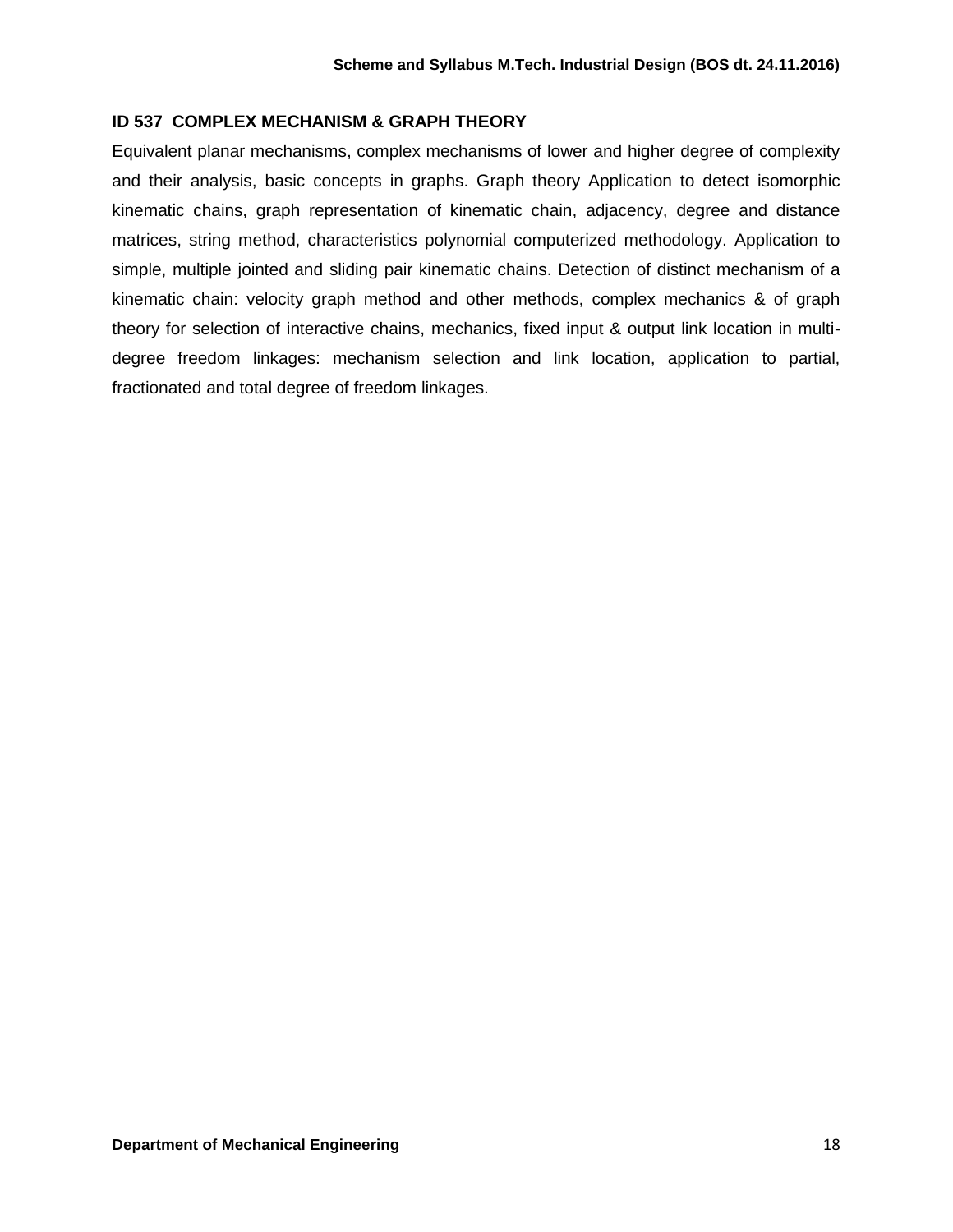# **ID 538 NATURE OF MATERIALS AND PROCESSES**

Properties and usage of thermoplastic, thermosetting plastics, selection and use of plastics for engineering and consumer products. Design limitations and specific advantages of molding processes. Properties and use of rubber, ceramics and glass. Ferrous and non ferrous metalsvarious processes and assembly techniques. Concepts of structure and costing. Properties of natural materials like wood, bamboo cane leather cloth jute and paper and their use at craft and industrial levels.

## **References**

1. Producation Engineering Series. Plastic Forming. **Fig. 1** John D, Beadle,

- 2. Product Treatment And Finishes Macmillan
- 3. Basis Wood Working Process. The manner of theman H.Jorth,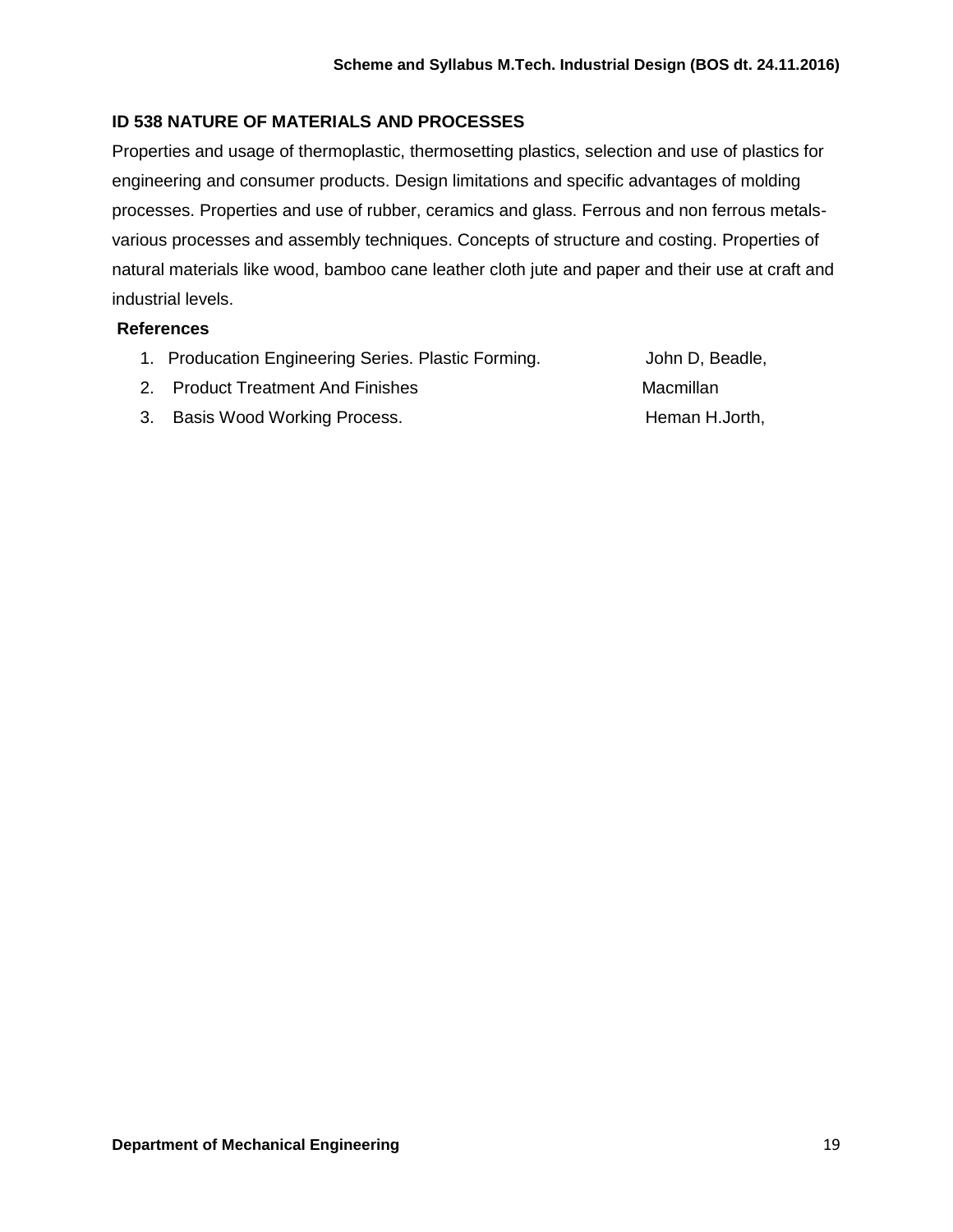# **ID 539 DETAILED DESIGN OF ROTATING MACHINES**

Component & assembly design, use of cad procedure for designing, application of optimization techniques, modeling and evaluation of components & assembly, specific examples to be taken such as centrifugal pump, wind turbines, machine tools etc. calculation of stresses and strengthening of blades.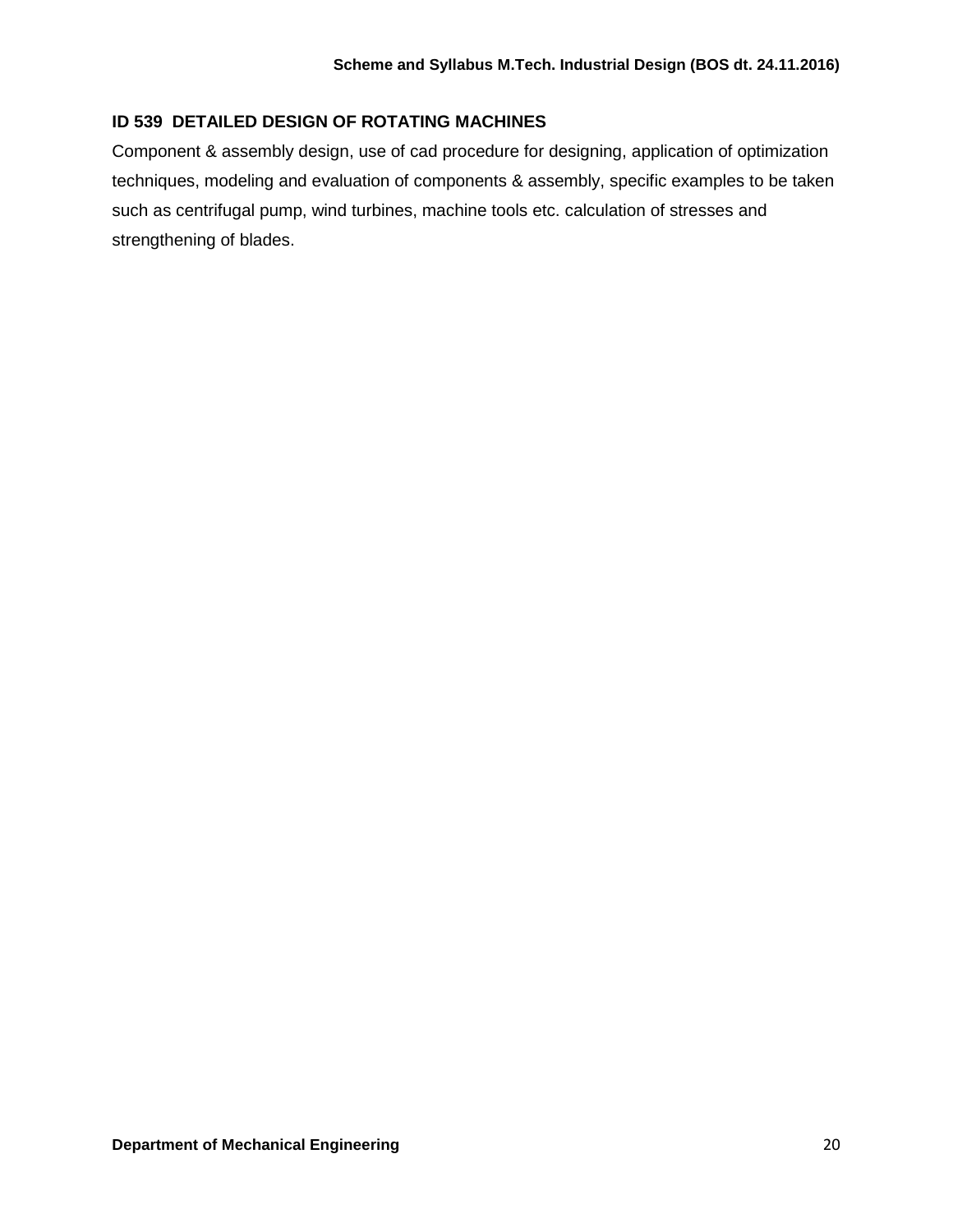# **ID 541 ADVANCED MACHINE DYNAMICS**

Gear design: Spur, bevel, worm, balancing & vibration analysis. Gyroscope applications: Motor cycle, four wheel vehicle, aero plane, Naval ship rotor bearing system. Cam dynamics: analysis of an eccentric cam, jump speed analysis of cam, unbalance, spring surge & windup.

## **Reference**

| 1. Dynamics of Machinery                                         | , Farazdak Haideri       |
|------------------------------------------------------------------|--------------------------|
| 2. The theory of machines: a text-book for engineering students, | Thomas Bevan             |
| 3. Mechanics of mechanism                                        | <b>Ghosh and Mallick</b> |
| 4. Theory of Machines                                            | S S Rattan               |
| 5. Kinematics and dynamics of machines,                          | George Henry Martin      |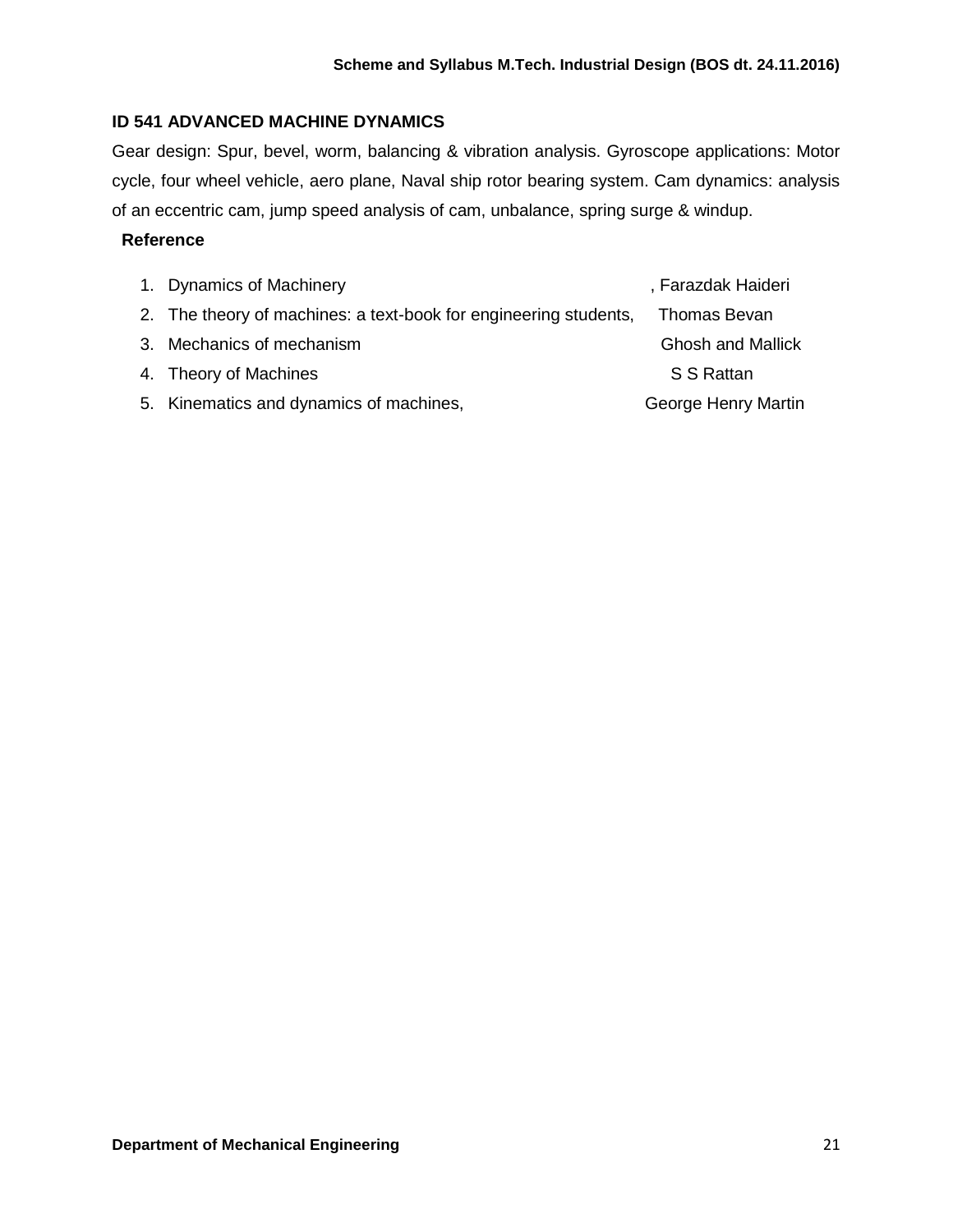# **OPEN ELECTIVES**

# **ID 551 APPLIED ERGONOMICS**

Human being in man-made world. Gross human anatomy, anthropometrics, static and dynamic, muscles and work physiology, static and dynamic work including maximum capacity. Biomechanics, environmental condition including thermal, illumination noise and vibration, biological transducers and nervous system including their limitations. Controls and displays psycho physiological aspects of design. Research techniques in ergonomic data generation. Interpretation and application as statistical methods. Case analysis. Project work involving ergonomic design research for product systems.

# **ID 552 CONCURRENT ENGINEERING**

Introduction to Concurrent Engineering, Fundamentals of CE, Need and basic principles of CE, Benefits of implementation of CE, Introduction to various integrating mechanisms, forming of CE team. Teamwork: Interfacing of manufacturing and design, selection of key techniques and methodologies, selection of CE tools. Quality by design: Quality Function Deployment methodology, Taguchi methods of robust design, Design for manufacturability: Virtual manufacturing, Introduction to Value Engineering, Value Engineering analysis and techniques, Design for assembly: Introduction to various DFA technologies.

Rapid Prototyping: Need and use of RP, various RP technologies, Design for Reliability: Reliability fundamentals and design for reliability principles, Design for Serviceability: Factors affecting serviceability, serviceability evaluation, Design for Maintainability and Economics. **References** 

1. Concurrent Engineering, shortening lead times, raising quality & lowering costs

John. R. Hartley, Susmu Okamato.

2. Total quality development, a step by step guide to world class concurrent engineering

Don Clausing,

3. Concurrent engineering, what every engineer should know about series

Thomas A. Salomone

# **ID 553 - DESIGN OF COMPUTER AIDED ENGINEERING SYSTEM (CAE)**

Over view of CAD, CAE system design and implementation processor requirements analysis, functional specifications, outline systems design, components of cae system, project management.

**Department of Mechanical Engineering** 22